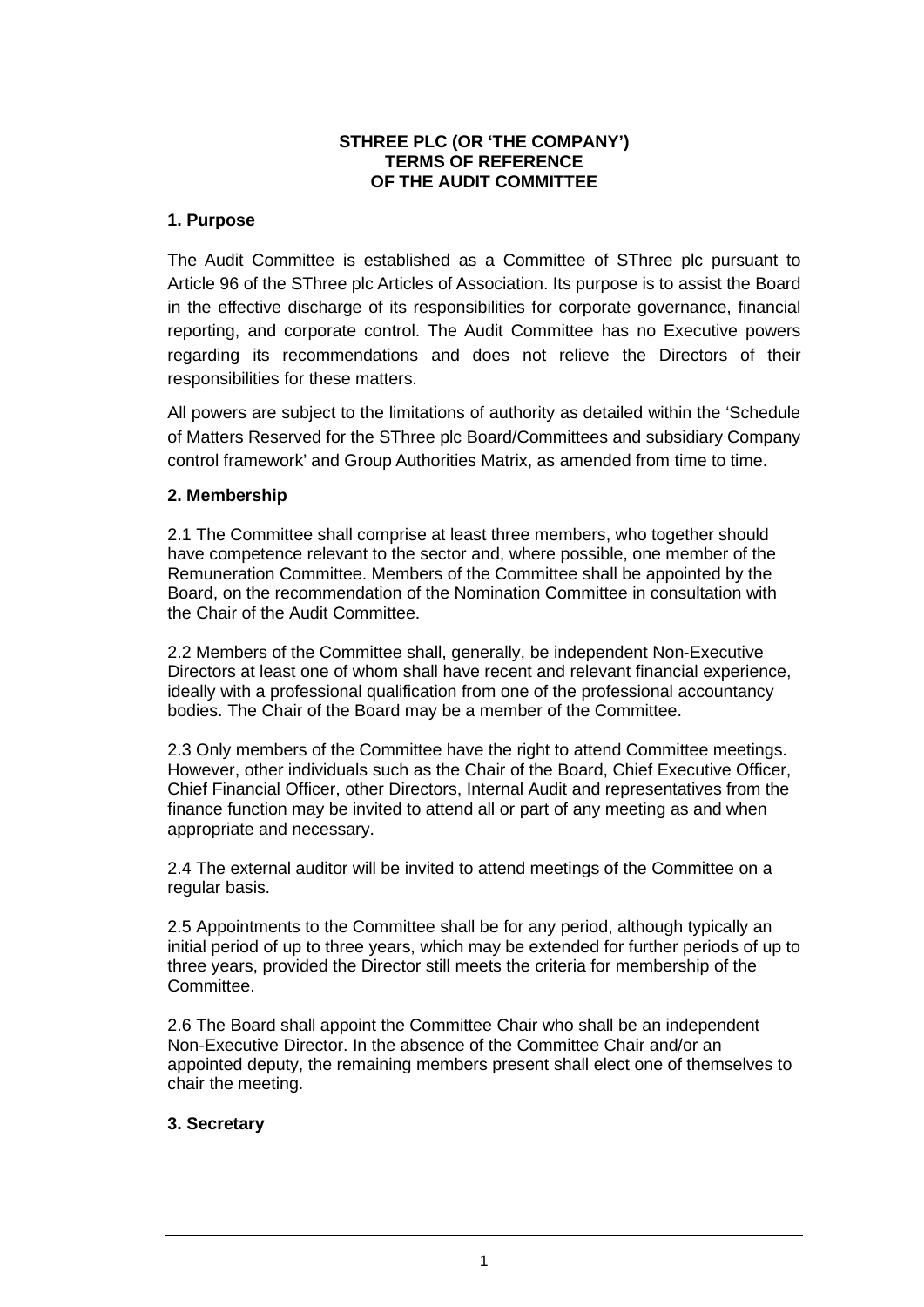The Group Company Secretary or his or her nominee shall act as the secretary of the Committee and will ensure that the committee receives information and papers in a timely manner to enable full and proper consideration to be given to issues

# **4. Quorum**

The quorum necessary for the transaction of business shall be two members. A duly convened meeting of the Committee at which a quorum is present shall be competent to exercise all or any of the authorities, powers and discretions vested in or exercisable by the Committee.

# **5. Frequency of meetings**

The Committee shall meet at least three times a year at appropriate times in the reporting and audit cycle and otherwise as required.

5.1 The Committee shall, at least twice a year, meet with the external auditors, without management being present, to discuss matters relating to its remit and any issues arising from the audit or interim review.

5.2 The Committee shall, at least twice a year, meet with internal audit, without management being present, to discuss matters relating to its remit.

5.3 Outside the formal meeting programme, the Committee Chair will maintain a dialogue with key individuals involved in the Company's governance, including the Board Chair, the Group CEO, the CFO and/or the Group Company Secretary

### **6. Notice of meetings**

6.1 Meetings of the Committee shall be called by the secretary of the Committee at the request of any of its members or at the request of external or internal auditor if they consider it necessary.

6.2 Unless otherwise agreed, notice of each meeting confirming the venue, time and date together with an agenda of items to be discussed, shall be forwarded to each member of the Committee, any other person required to attend and (if agreed), to all other Non Executive Directors, no later than five working days before the date of the meeting. Supporting papers shall be sent to Committee members and to other attendees as appropriate, at the same time.

### **7. Minutes of meetings**

7.1 The secretary shall minute the proceedings and decisions of all meetings of the Committee, including recording the names of those present and in attendance.

7.2 Draft minutes of Committee meetings shall be circulated promptly to all members of the Committee. Once approved, minutes should be circulated to all other members of the Board unless it would be inappropriate to do so.

### **8. Engagement with shareholders**

The Committee Chair should attend the Annual General Meeting to answer any shareholder questions on the Committee's activities. In addition, the Committee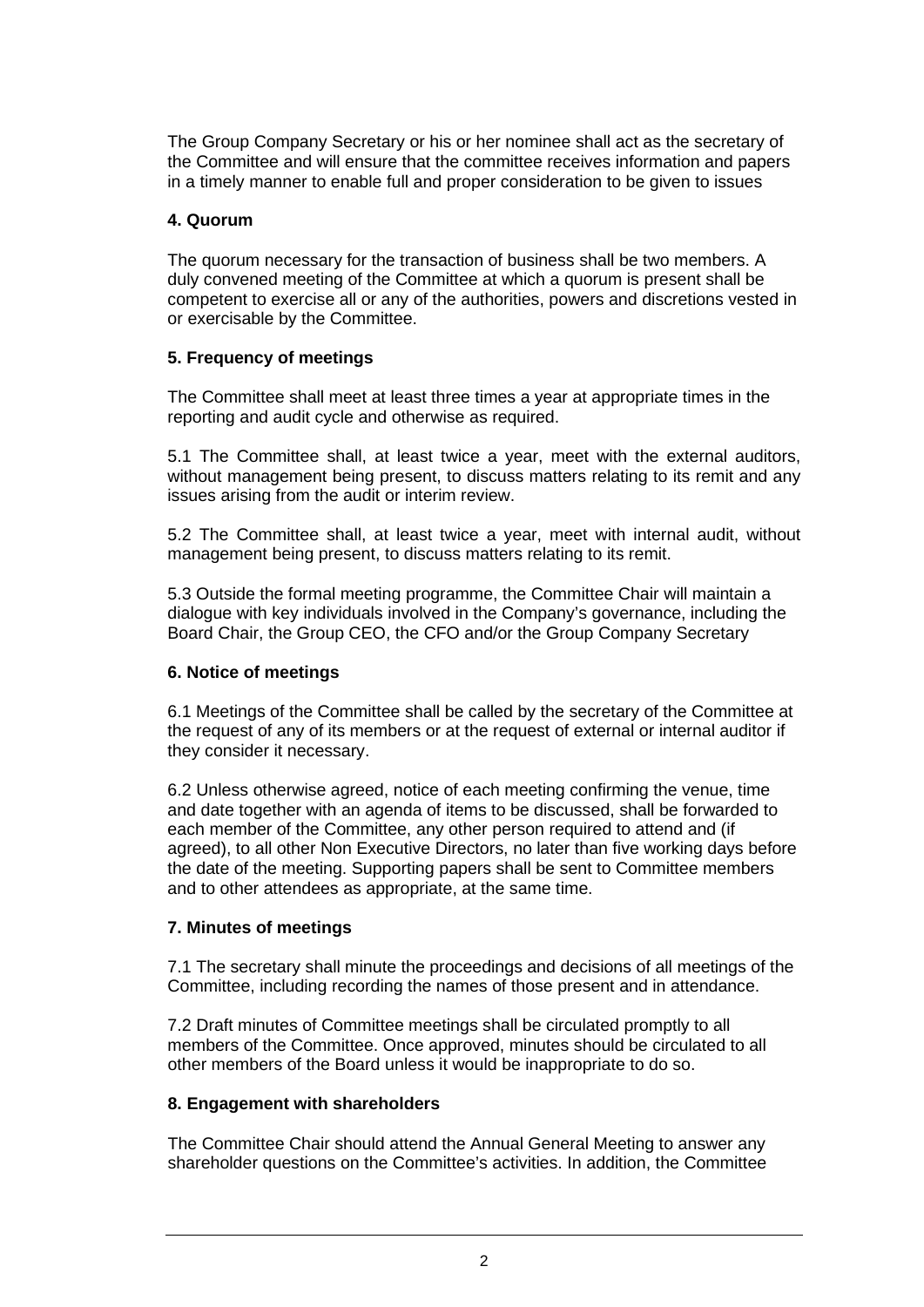Chair should seek engagement with shareholders on significant matters related to the Committee's areas of responsibility.

# **9. Duties**

The Committee should carry out the duties below (and such other duties as are required by any regulation) for the parent Company, major subsidiary undertakings, and the Group as a whole, as appropriate. The Committee shall provide an independent overview of the integrity of the Company's system of internal control, whistleblowing investigation, risk management and financial reporting processes through the co-ordination and supervision of the quality, independence and effectiveness of the internal and external auditors and reviewing the Company's financial reporting.

9.1 Financial reporting

9.1.1 The Committee shall monitor the financial statements' audit and reporting processes, including the findings or conclusions and integrity of the financial statements of the Company, making appropriate recommendations to ensure integrity. These include the annual and half-yearly reports, interim management statements, and any other formal announcement relating to its financial performance, reviewing significant financial reporting issues and judgements which they contain.

9.1.2 In particular, the Committee shall review and challenge where necessary -

9.1.2.1 the consistency of, and any changes to, accounting policies both on a year on year basis and across the Company/Group

9.1.2.2 the methods used to account for significant or unusual transactions where different approaches are possible

9.1.2.3 whether the Company has followed appropriate accounting standards and made appropriate estimates and judgements, taking into account the views of the external auditor on the financial statements

9.1.2.4 the clarity of disclosure in the Company's financial reports and the context in which statements are made

9.1.2.5 the outcome of the statutory audit, explaining its contribution to the integrity of the financial statements

9.1.2.6 all material information presented with the financial statements, such as the business review/operating and financial review and the corporate governance statement (insofar as it relates to the audit and risk management).

9.1.3 The Committee shall review the content of the annual report and accounts and advise the Board on whether, taken as a whole, it is fair, balanced and understandable and provides the information necessary for shareholders to assess the Company's performance, business model and strategy. This review shall assess whether the narrative in the front of the report is consistent with the accounting information in the back.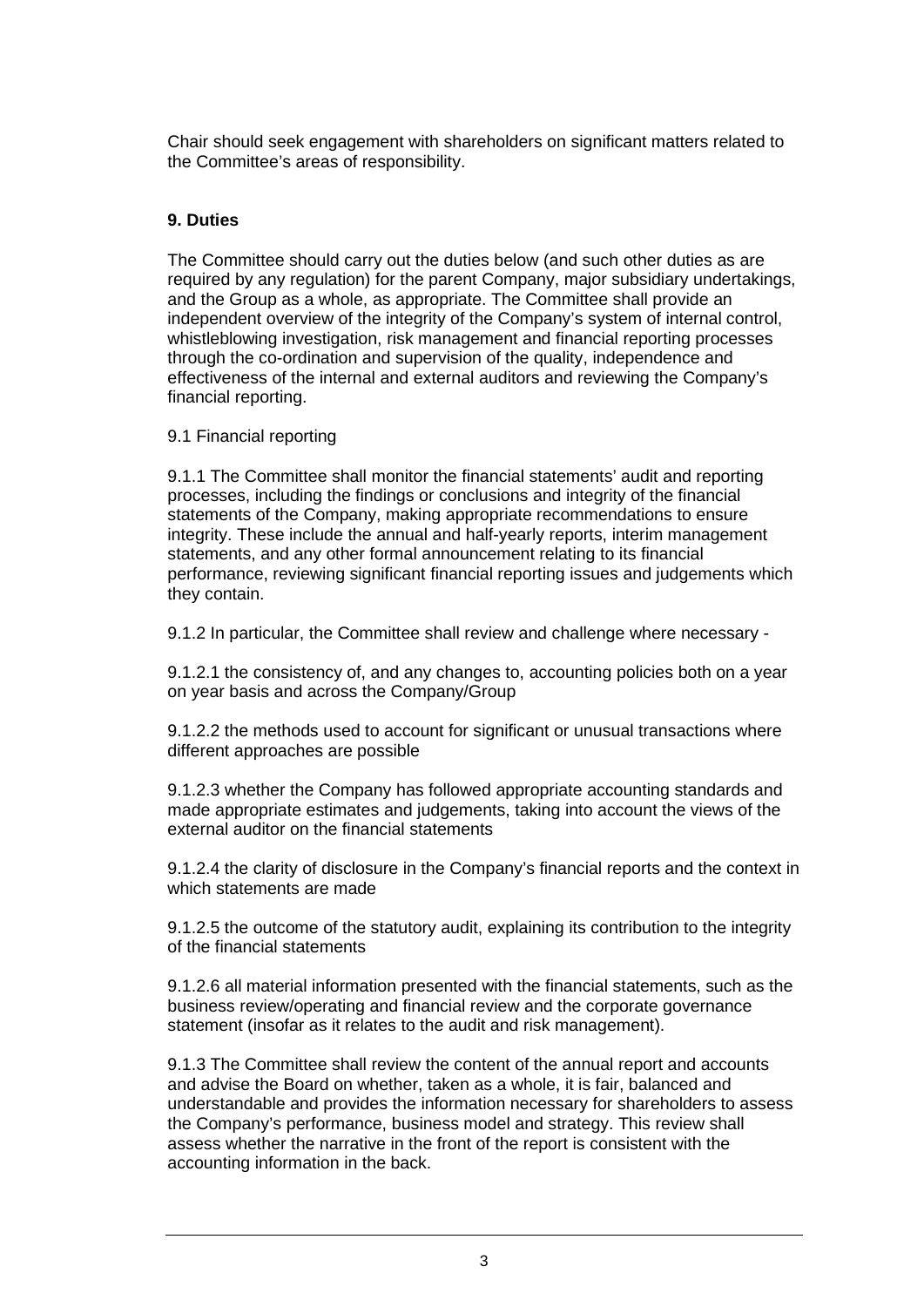9.1.4 The Committee shall review any other statements requiring board approval which contain financial information first, where to carry out a review prior to board approval would be practicable and consistent with any prompt reporting requirements under any law or regulation including the Listing Rules or Disclosure Guidance and Transparency Rules sourcebook

9.1.5 Where the committee is not satisfied with any aspect of the proposed financial reporting by the company, it shall report its views to the Board

9.2 Internal controls and risk management systems

The Committee shall

9.2.1 Monitor and keep under review the adequacy and effectiveness of the Company's internal financial controls and internal control and risk management systems, including quality controls;

9.2.2 review and recommend approval to the Board of the statements to be included in the Annual Report concerning internal controls, the viability statement and risk management, including the assessment of principal risks and emerging risks

9.2.3 work with the Board to develop the Company's overall risk appetite, tolerance and strategy, taking account of the current and prospective macroeconomic and financial environment drawing on such financial stability assessments as may be relevant for the Company's risk policies

9.2.4 oversee and advise the Board on the current risk exposures of the Company and future risk strategy

9.2.5 in relation to risk assessment, to work with the Board to

9.2.5.1 keep under review the Company's overall risk assessment processes that inform the Board's decision making, ensuring both qualitative and quantitative metrics are used

9.2.5.2 review regularly and approve the parameters used in these measures and the methodology adopted

9.2.5.3 set a standard for the accurate and timely monitoring of large exposures and certain risk types of critical importance

9.2.6 review the Company's capability to identify and manage new risk types

9.2.7 before a decision to proceed is taken by the Board, where requested by the Board, advise the Board on proposed strategic transactions including acquisitions or disposals, ensuring that a due diligence appraisal of the proposition is undertaken, focussing in particular on risk aspects and implications for the risk appetite and tolerance of the Company, and taking independent external advice where appropriate and available.

9.2.8 review reports on any material breaches of risk limits and the adequacy of proposed action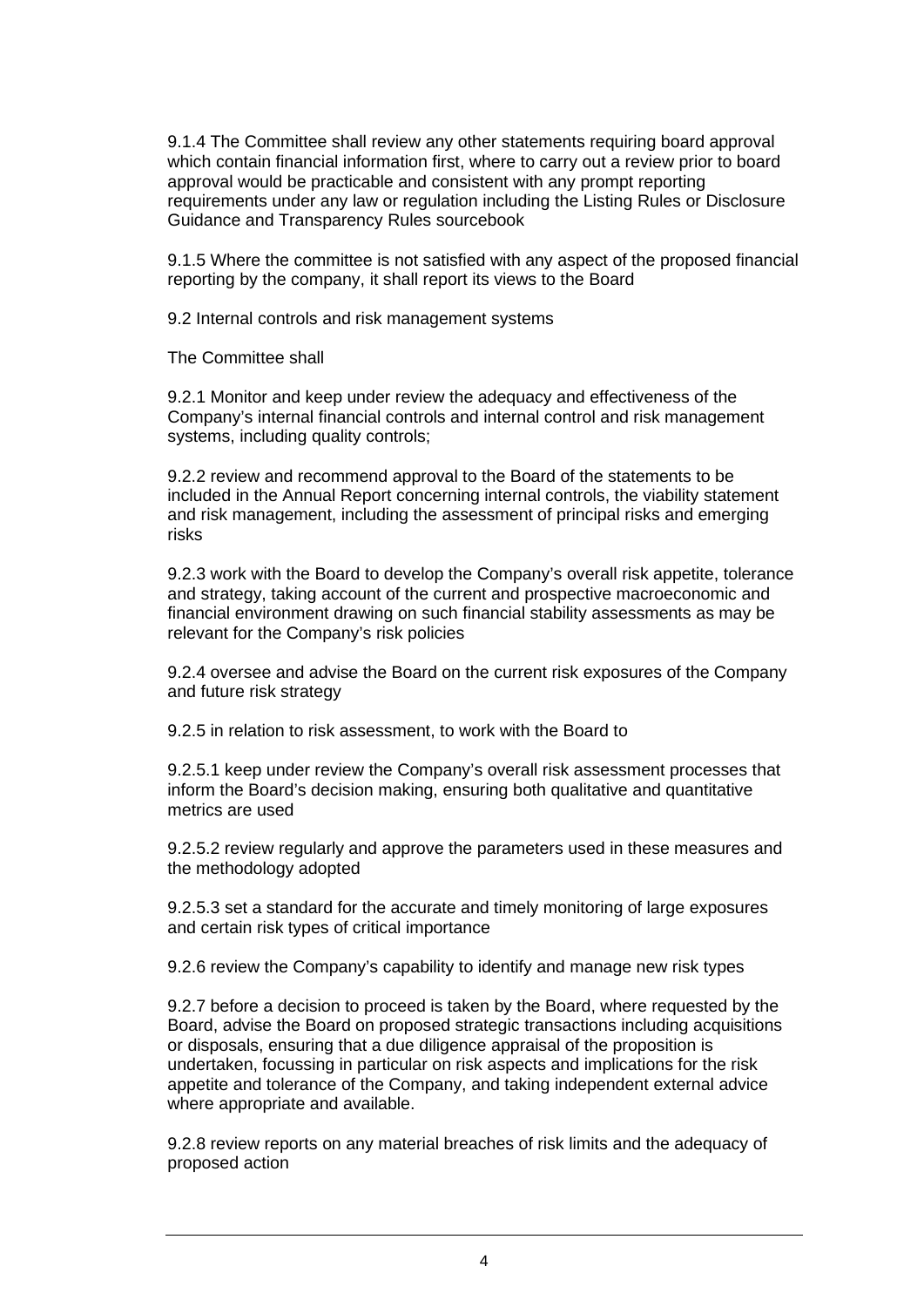9.2.9 keep under review the effectiveness of the Company's internal financial controls and internal controls and risk management systems and review and approve the statements to be included in the Annual Report concerning internal controls and risk management

9.2.10 provide qualitative and quantitative advice to the remuneration Committee on risk weightings to be applied to performance objectives incorporated in Executive remuneration

9.2.11 recommend to the Board the appointment and/or removal of the chief risk officer (or any equivalent position)

9.2.12 review promptly all reports on the Company from the chief risk officer (or any equivalent position)

9.2.13 review and monitor management's responsiveness to the findings and recommendations of the chief risk officer (or any equivalent position)

9.2.14 the chief risk officer (or any equivalent position) shall be given the right of direct access to the Chair of the Board and to the Committee

9.3 Compliance, whistleblowing and fraud

The Committee shall

9.3.1 review the adequacy and security of the Company's arrangements for its employees and contractors to raise concerns, in confidence, about possible wrongdoing in financial reporting or other matters. The Committee shall ensure that these arrangements allow proportionate and independent investigation of such matters and appropriate follow up action

9.3.2 review the Company's procedures for detecting fraud

9.3.3 review the Company's systems and controls for the prevention of bribery and receive reports on non-compliance

9.3.4 Review regular reports from the Money Laundering Reporting Officer, Treasury, Internal Audit (or equivalent) and the adequacy and effectiveness of the company's anti-money laundering systems and controls

9.3.5 Review regular reports from the Compliance Officer and keep under review the adequacy and effectiveness of the Company's compliance function

9.4 Internal Audit

The Committee shall

9.4.1 monitor and review the effectiveness of the Company's Internal Audit Function in the context of the Company's overall risk management system and the work of compliance, finance and the external auditor, and to determine whether it is satisfied that the quality, experience and expertise of Internal Audit is appropriate for the business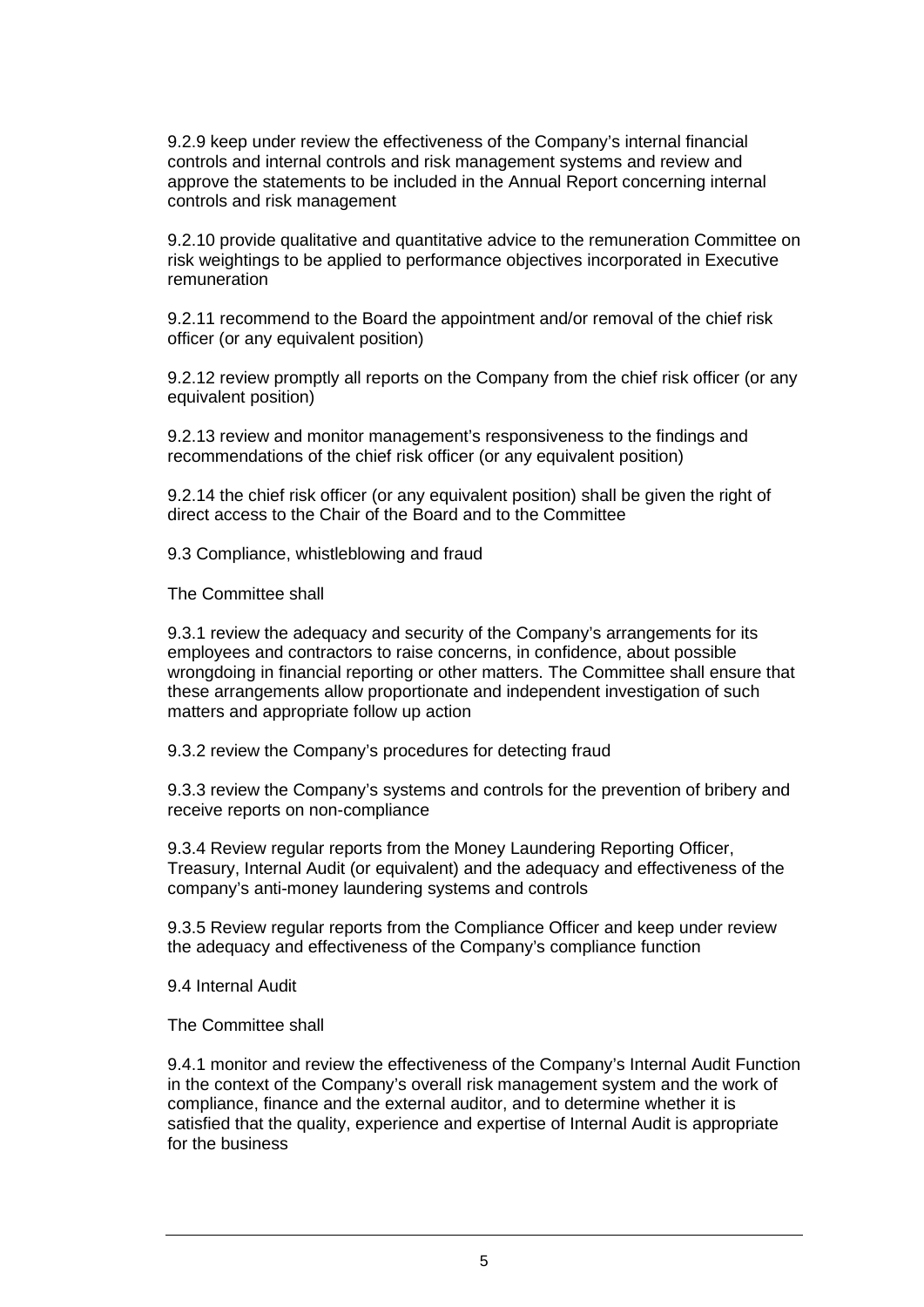9.4.2 approve the appointment and removal of the Head of the Internal Audit Function

9.4.3 annually consider and approve the remit of the Internal Audit Function and ensure it has unrestricted scope, the necessary resources and that there is open communication between different functions, of which the effectiveness is monitored as part of the Internal Audit plan, and appropriate access to information to enable it to perform its function effectively in accordance with the relevant professional standards. The Committee shall also ensure the function has adequate standing and is free from management or other restrictions

9.4.4 review and assess the annual Internal Audit plan to ensure it is aligned to the key risks of the business, and receive regular reports on work carried out

9.4.5 receive and review reports addressed to the Committee from the internal auditor and monitor management's closure of findings

9.4.6 review and monitor management's actions and responsiveness to the findings and recommendations of the internal auditor and to support the effective working of the Internal Audit function

9.4.7 meet the Head of Internal Audit at least twice a year, without management being present, to discuss their remit and any issues arising from the internal audits carried out. In addition, the Head of Internal Audit shall be given the right of direct access to the Chair of the Board and to the Committee

9.4.8 Consider whether an independent, third party review of processes is appropriate

9.5 External Audit

The Committee shall

9.5.1 consider and make recommendations to the Board, to be put to shareholders for approval at the AGM, in relation to the appointment, re-appointment and removal of the Company's external auditor. The Committee shall oversee the selection process for a new auditor in accordance with applicable UK Corporate Governance Code ('the Code') and regulatory requirements, ensuring that all tendering firms have access to all necessary information and individuals during the process, and if an auditor resigns the Committee shall investigate the issues leading to this and decide whether any action is required

9.5.2 oversee the relationship with the external auditor including (but not limited to)

9.5.2.1 recommendations on their remuneration, whether fees for audit or non-audit services and that the level of fees is appropriate to enable an effective and highquality audit to be conducted

9.5.2.2 approval of their terms of engagement, including any engagement letter issued at the start of each audit and the scope of the audit

9.5.3 assessing annually their independence and objectivity taking into account relevant UK professional and regulatory requirements and the relationship with the auditor as a whole, including any threats to the auditor's independence and the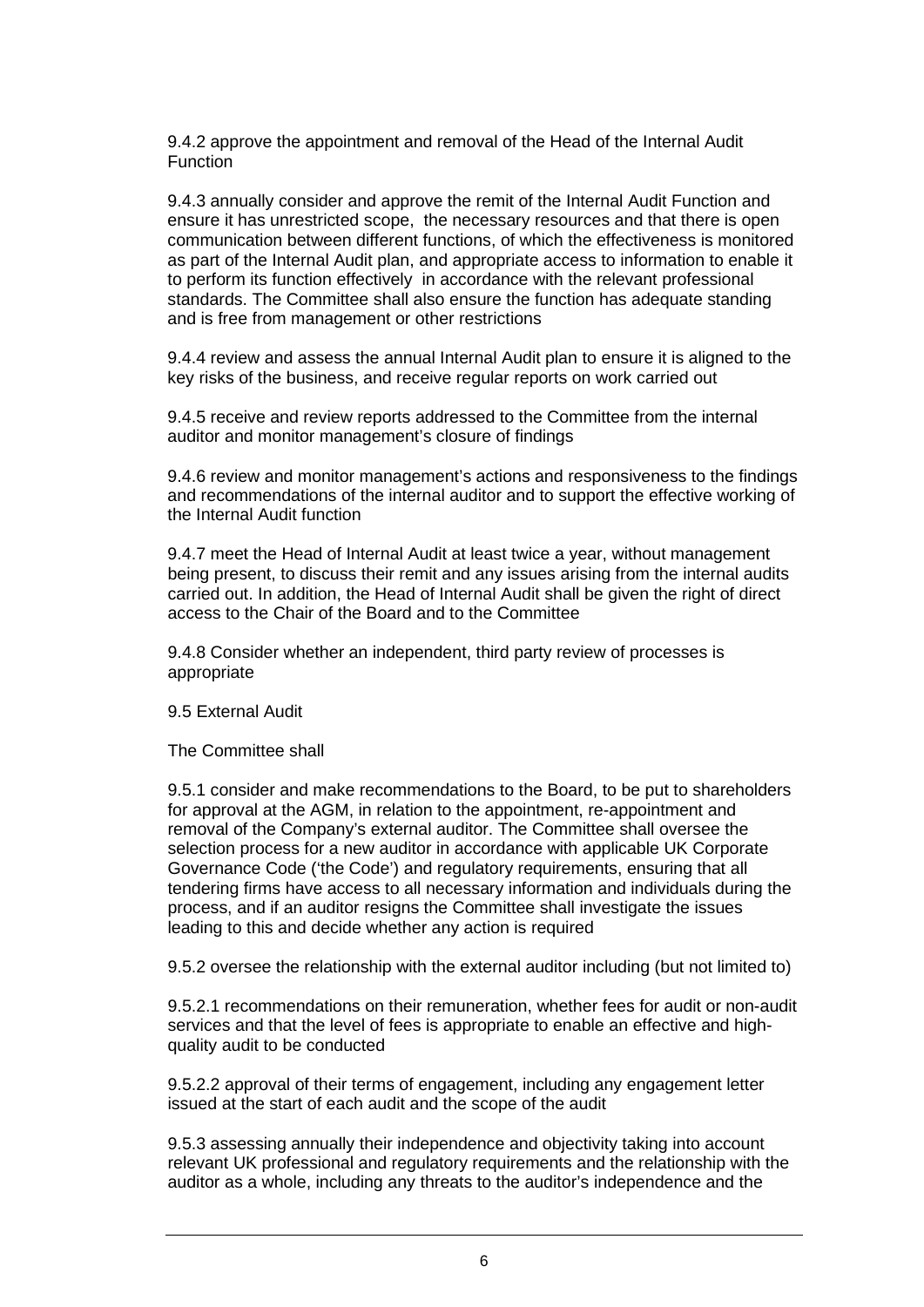safeguards applied to mitigate those threats, such as the provision of any non-audit services, as well as the annual report from the auditor, with appropriate discussion with the auditor of key issues and mitigation actions

9.5.4 satisfying itself that there are no relationships (such as family, employment, investment, financial or business) between the auditor and the Company (other than in the ordinary course of business) which could adversely affect the auditor's independence and objectivity

9.5.5 agreeing with the Board a policy on the employment of former employees of the Company's auditor, taking into account the Ethical Standard and legal requirements, then monitoring the implementation of this policy

9.5.6 monitoring the auditor's process for maintaining independence, its compliance with relevant ethical and professional guidance on the rotation of audit partner, the level of fees paid by the Company compared to the overall fee income of the firm, office and partner and other related requirements

9.5.7 assessing annually the qualifications, expertise and resources of the auditor and the effectiveness of the audit process, which shall include a report from the external auditor on their own internal quality procedures

9.5.8 seeking to ensure co-ordination with the activities of the Internal Audit Function

9.5.9 Evaluate the risks to the quality and effectiveness of the financial reporting process in the light of the external auditor's communications with the committee

9.5.10 develop and recommend to the board the company's formal policy on the provision of non-audit services by the auditor, including approval of non-audit services by the committee and specifying the types of non-audit service to be preapproved, and assessment of whether non-audit services have a direct or material effect on the audited financial statements. The policy should include consideration of the following matters

9.5.10.1 threats to the independence and objectivity of the external auditor and any safeguards in place;

9.5.10.2 the nature of the non-audit services;

9.5.10.3 whether the external audit firm is the most suitable supplier of the nonaudit service;

9.5.10.4 the fees for the non-audit services, both individually and in aggregate, relative to the audit fee; and

9.5.10.5 the criteria governing compensation;

9.5.11 meet regularly with the external auditor, including once at the planning stage before the audit and once after the audit at the reporting stage. The Committee shall meet the external auditor at least once a year, without management being present, to discuss the auditor's remit and any issues arising from the audit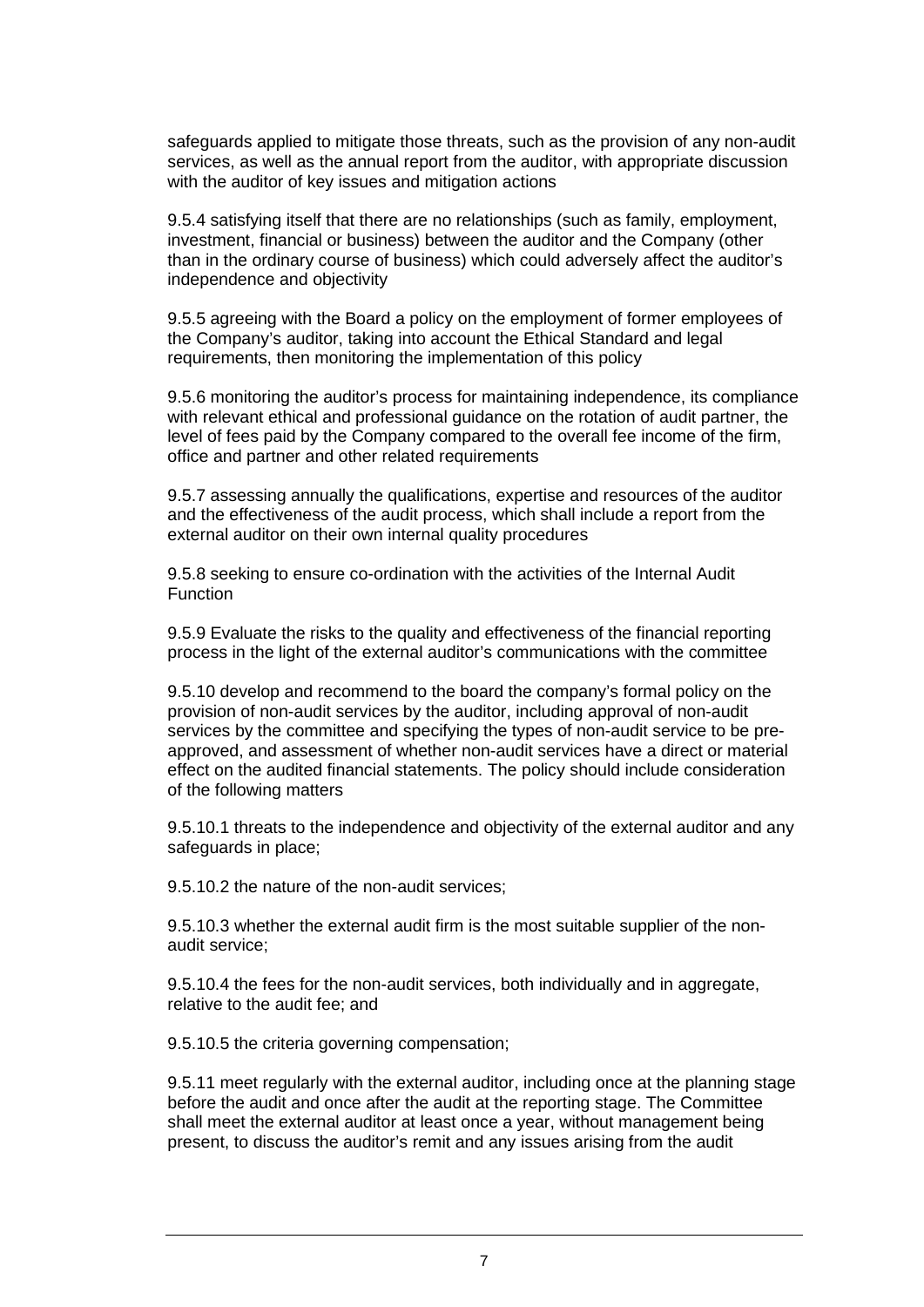9.5.12 discuss with the external auditor the factors that could affect audit quality and review and approve the annual audit plan and ensure that it is consistent with the scope of the audit engagement, having regard to the seniority, expertise and experience of the audit team

9.5.13 review the findings of the audit with the external auditor. This shall include but not be limited to, the following

9.5.13.1 a discussion of any major issues which arose during the audit

9.5.13.2 any accounting and audit judgements

9.5.13.3 levels of errors identified during the audit

9.5.13.4 the effectiveness of the audit

9.5.13.5 the auditor's explanation of how the risks to audit quality were addressed

9.5.13.6 levels of errors identified during the audit

The Committee shall also

9.5.14 review any representation letter(s) requested by the external auditor before they are signed by management

9.5.15 review the management letter and management's response to the auditor's findings and recommendations

9.5.16 develop and implement a policy on the supply of non-audit services by the external auditor, in compliance with appropriate regulations, including any fee cap, and also taking into account any relevant ethical guidance on the matter, so as to allow appropriate oversight of the external auditor's assessment of such services and fee cap calculation

9.5.17 oversee the external auditor's compliance with any reporting requirements in the audit report or other reports to the Committee, as required by regulation.

9.5.18 review the effectiveness of the audit process, including an assessment of the quality of the audit, the handling of key judgements by the auditor, and the auditor's response to questions from the Committee

#### **10. Reporting responsibilities**

10.1 The Committee Chair shall report formally to the Board on its proceedings after each meeting on all matters within its duties and responsibilities. This report shall include:

10.1.1 the significant issues that it considered in relation to the financial statements and how these were addressed;

10.1.2 its assessment of the effectiveness of the external audit process, the approach taken to the appointment or reappointment of the external auditor, length of tenure of audit firm, when a tender was last conducted and advance notice of any retendering plans;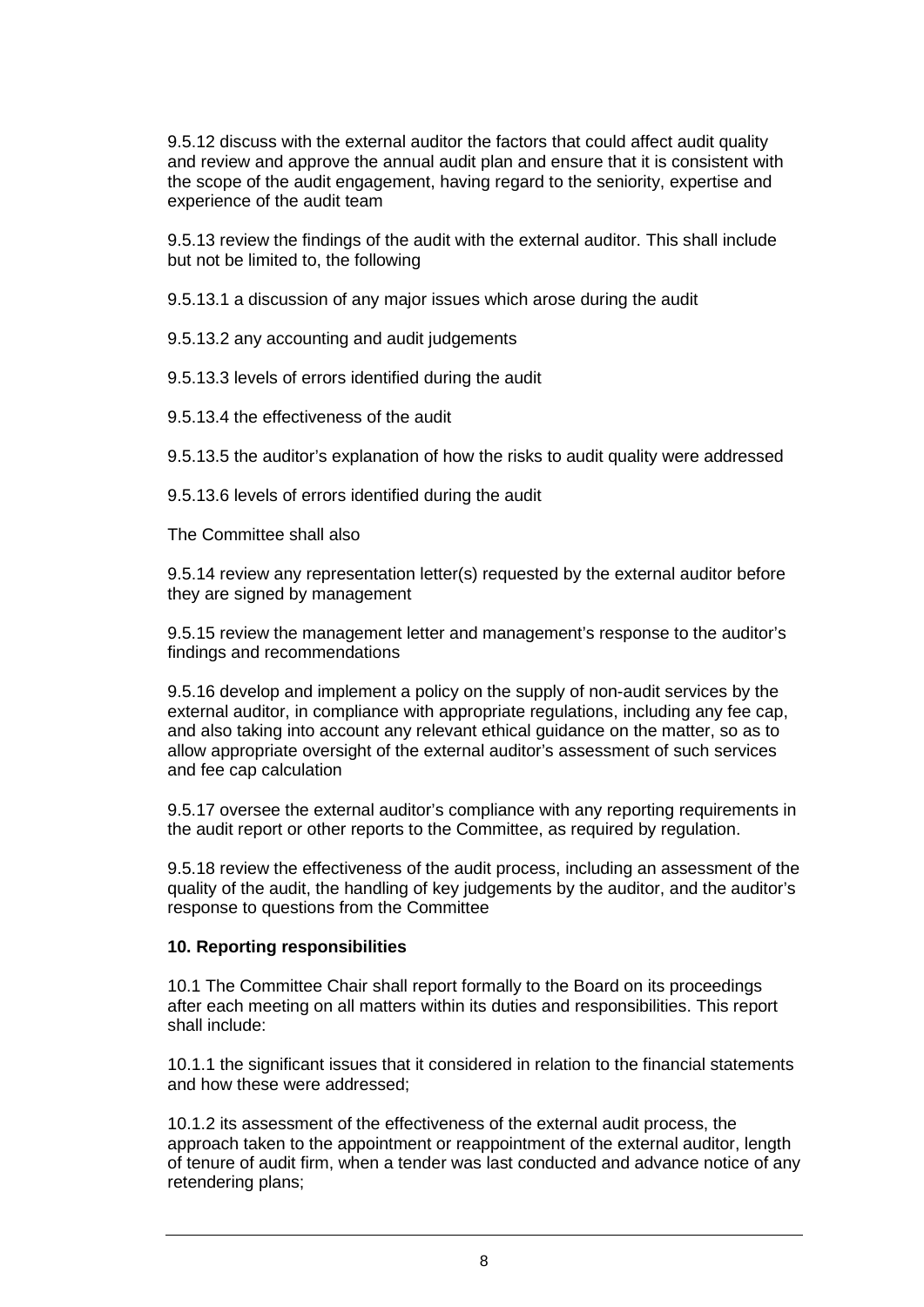10.1.3 any other issues on which the Board has requested the Committee's opinion.

10.2 The Committee shall make whatever recommendations to the Board it deems appropriate on any area within its remit where action or improvement is needed.

10.3 The Committee shall compile a report to shareholders describing its work in discharging its responsibilities to be included in the Company's Annual Report and Accounts. This report shall typically include:

10.3.1 a summary of the role of the Committee;

10.3.2 the names and relevant qualifications of all members of the Committee during the period;

10.3.3 the number of Committee meetings;

10.3.4 the significant issues that the Committee considered in relation to the financial statements<sup>[1](#page-8-0)</sup> and how these issues were addressed, having regard to matters communicated to it by the auditors;

10.3.5 an explanation of how it has assessed the effectiveness of the external audit process and the approach taken to the appointment or reappointment of the external auditor, and the information on the length of tenure of the current audit firm, when a tender was last conducted, and any contractual obligations that acted to restrict the Committee's choice of external auditors; and

10.3.6 In compiling the reports referred to in 10.1 and 10.3, the Committee should exercise judgement in deciding which of the issues it considers in relation to the financial statements are significant, but should include at least those matters that have informed the board's assessment of whether the company is a going concern and the inputs to the board's viability statement. The report to shareholders need not repeat information disclosed elsewhere in the annual report and accounts, but could provide cross-references to that information

10.3.7 if the external auditor provides non-audit services, how auditor objectivity and independence is safeguarded<sup>[2](#page-8-1)</sup>.

### **11. Other matters**

<span id="page-8-0"></span><sup>&</sup>lt;sup>1</sup> The Committee will need to exercise judgement in deciding which if the issues it considered in relation to the financial statements are significant and should include at least those matters that have informed the board's assessment of whether the Company is a going concern. The Committee should aim to describe the significant issues in a concise and understandable form. The statement need not repeat information disclosed elsewhere in the annual report and accounts, but could provide crossreferences to that information. The Committee should not disclose information which, in its opinion, would be prejudicial to the interests of the Company.

<span id="page-8-1"></span><sup>&</sup>lt;sup>2</sup> The explanation should describe the work of the Committee in discharging its responsibilities; set out the Committee's policy on the engagement of the external auditor to supply non-audit services in sufficient detail to describe each of the elements in paragraph 4.39 of the UK Corporate Governance Code or cross-refer to where this information can be found on the Company's website; and set-out, or cross refer to, fees paid to the auditor for audit services, audit related services and other non-audit services and, if the auditor provides non-audit services, other than audit related services, explain for each significant engagement or category of engagements what the services were, why the Committee concluded that it was in the interests of the Company to purchase them from the auditor (rather than another supplier) and how auditor objectivity and independence has been safeguarded.